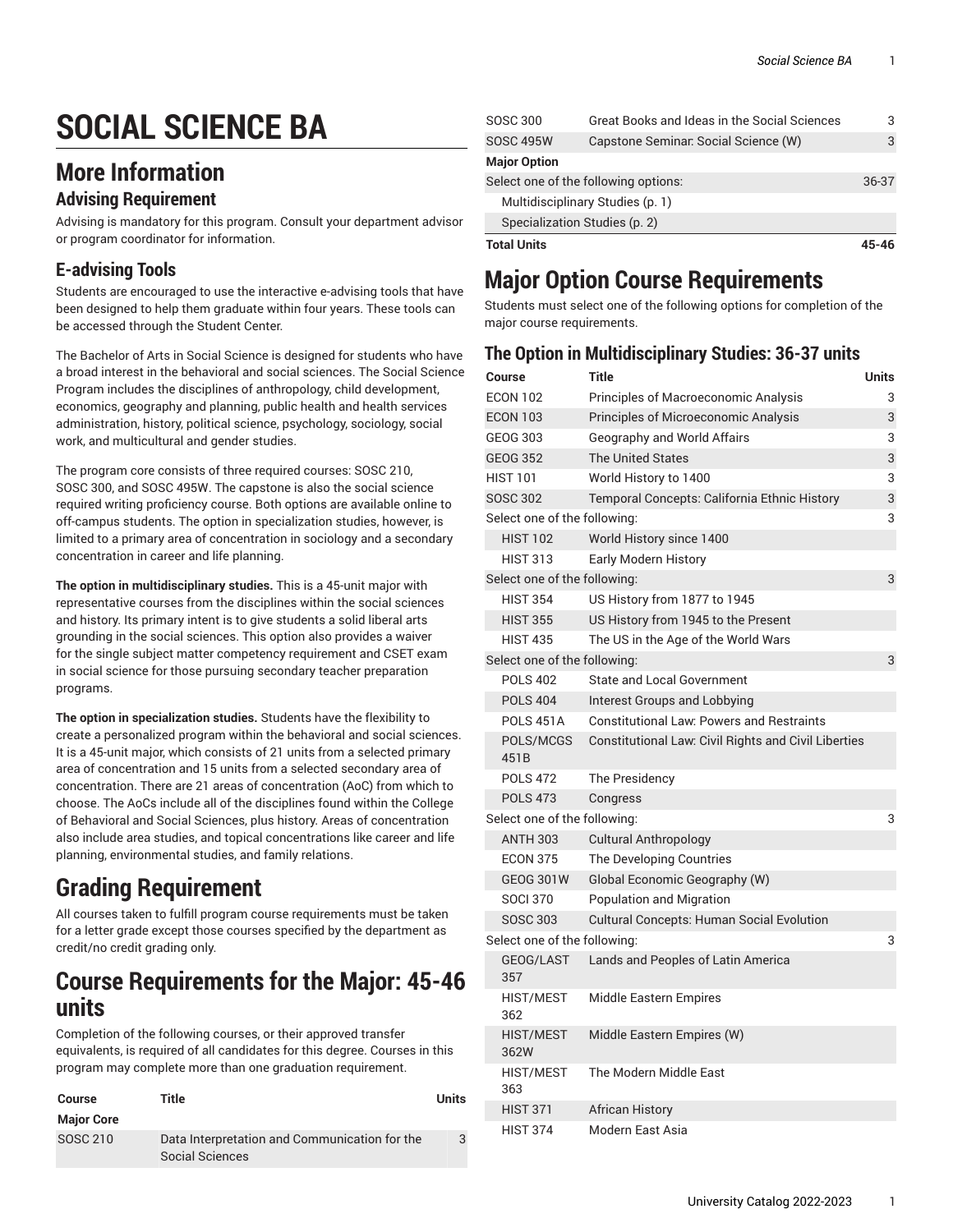#### 2 *Social Science BA*

| <b>Total Units</b>           |                                                          | 36-37 |
|------------------------------|----------------------------------------------------------|-------|
| <b>SOSC 499H</b>             | Honors Research in the Social Sciences                   |       |
| SOSC 333                     | Research and Inquiry in Social Science                   |       |
| SOCI 310                     | Social Research Methods                                  |       |
| <b>PSYC 261</b>              | Research Methods in Psychology                           |       |
| <b>POLS 331W</b>             | Introduction to Research Methods (W)                     |       |
| <b>HIST 492</b>              | Archival Research Seminar                                |       |
| GEOG 317                     | <b>Field Techniques</b>                                  |       |
| <b>ANTH 483</b>              | Field Methods in Ethnography                             |       |
| Select one of the following: |                                                          | $3-4$ |
| SOSC 301                     | Spatial Concepts: Geographical Patterns and<br>Processes |       |
|                              |                                                          |       |

### <span id="page-1-0"></span>**The Option in Specialization Studies: 36 units Primary Concentration: 21 units Secondary Concentration: 15 units**

Students are required to select a primary area of concentration for 21 units (12 units minimum at the upper-division level) and a secondary area of concentration for 15 units (9 units minimum at the upper-division level) from the following areas of concentration.

#### **Areas of Concentration: 15-21 units Alternative Dispute Resolution: 15-21 units**

| Course                                | <b>Title</b>                                                                                                                                                                            | <b>Units</b> |
|---------------------------------------|-----------------------------------------------------------------------------------------------------------------------------------------------------------------------------------------|--------------|
| <b>Core Program</b>                   |                                                                                                                                                                                         |              |
| <b>MGMT 345</b>                       | Negotiation Techniques for Conflict Resolution                                                                                                                                          | 3            |
| <b>POLS 452</b>                       | <b>Alternative Dispute Resolution</b>                                                                                                                                                   | 3            |
| <b>POLS 454W</b>                      | Legal Research and Writing (W)                                                                                                                                                          | 3            |
| <b>POLS 489K</b>                      | Internship in Legal Studies (See internship policy<br>below.)                                                                                                                           | 3            |
|                                       | For a primary concentration, select three elective courses for an<br>additional nine units. For a secondary concentration, select one<br>elective course for an additional three units. |              |
| <b>Electives</b>                      |                                                                                                                                                                                         |              |
| Select one to three of the following: |                                                                                                                                                                                         | $3-9$        |
| <b>BI AW 413</b>                      | <b>Employment Law</b>                                                                                                                                                                   |              |
| <b>BLAW 414</b>                       | Labor Law and Collective Bargaining                                                                                                                                                     |              |
| <b>POLS 346</b>                       | International Organizations and NGO's                                                                                                                                                   |              |
| POLS/PHIL<br>438                      | Jurisprudence: Philosophy of Law                                                                                                                                                        |              |
| <b>POLS 462</b>                       | Organizational Theory                                                                                                                                                                   |              |
| <b>POLS 464</b>                       | <b>Administrative Law</b>                                                                                                                                                               |              |
| <b>POLS 493</b>                       | <b>Community Research</b>                                                                                                                                                               |              |
| <b>Total Units</b>                    |                                                                                                                                                                                         | $15 - 21$    |
| Anthropology: 15-21 units             |                                                                                                                                                                                         |              |
| Course                                | Title                                                                                                                                                                                   | <b>Units</b> |
| <b>ANTH 301</b>                       | <b>Biological Anthropology</b>                                                                                                                                                          | 4            |
| <b>ANTH 302</b>                       | Archaeology                                                                                                                                                                             | 3            |
| <b>ANTH 303</b>                       | <b>Cultural Anthropology</b>                                                                                                                                                            | 3            |
|                                       | Select 5-11 units from the following:                                                                                                                                                   | $5 - 11$     |
|                                       | Anthropology (ANTH) course offerings                                                                                                                                                    |              |
| <b>Total Units</b>                    |                                                                                                                                                                                         | $15 - 21$    |

| Asia: 15-21 units                      |                                                                           |           |
|----------------------------------------|---------------------------------------------------------------------------|-----------|
| <b>Course</b>                          | Title                                                                     | Units     |
| ASST/AAST<br>110W                      | Introduction to Asian Studies (W)                                         | 3         |
| ASST/ANTH 200 Cultures of Asia         |                                                                           | 3         |
| courses.                               | For a primary concentration you must complete five of the following       |           |
| following courses.                     | For a secondary concentration you must complete three of the              |           |
|                                        | Select three to five of the following:                                    | $9 - 15$  |
| <b>HIST 373</b>                        | Premodern East Asia                                                       |           |
| <b>HIST 374</b>                        | Modern East Asia                                                          |           |
| <b>HIST 475</b>                        | Modern China                                                              |           |
| <b>RELS 110</b>                        | Introduction to Spiritual Traditions of Asia                              |           |
| <b>RELS 300W</b>                       | Religions of East Asia (W)                                                |           |
| <b>RELS 310</b>                        | Religions of South Asia                                                   |           |
| <b>Total Units</b>                     |                                                                           | $15 - 21$ |
|                                        |                                                                           |           |
| <b>California Studies: 15-21 units</b> |                                                                           |           |
| Course                                 | Title                                                                     | Units     |
| GEOG 105                               | California Cultural Landscapes                                            | 3         |
| <b>GEOG 106</b>                        | The American West                                                         | 3         |
|                                        | For a secondary concentration select at least one course in three of 9-15 |           |
| the following four areas:              |                                                                           |           |
| Culture:                               |                                                                           |           |
| <b>ENGL 264W</b>                       | American Ethnic and Regional Writers (W)                                  |           |
| <b>ENGL 350W</b>                       | Science, Technology and the Literature of Cultural<br>Change (W)          |           |
| Electives:                             |                                                                           |           |
| <b>ERTH 325</b>                        | Geology of California                                                     |           |
| <b>SOSC 489</b>                        | Internship Social Science (See Internship Policy<br>below)                |           |
| <b>History and Politics:</b>           |                                                                           |           |
| <b>HIST 445</b>                        | History of California                                                     |           |
| <b>POLS 402</b>                        | <b>State and Local Government</b>                                         |           |
| Populations:                           |                                                                           |           |
| <b>ANTH/AIST</b><br>362W               | California Indians (W)                                                    |           |
| <b>CHLX 358</b>                        | Latinx in Contemporary Society and Social Justice                         |           |
| <b>SOSC 302</b>                        | Temporal Concepts: California Ethnic History                              |           |
| <b>Total Units</b>                     |                                                                           | 15-21     |
|                                        | <b>Career and Life Planning: 15-21 units</b>                              |           |
| Course                                 | <b>Title</b>                                                              | Units     |
| SOCI 465                               | Sociology of Work and Occupations                                         | 3         |
| <b>SOSC 509</b>                        | Principles and Techniques of Career Counseling<br>and Guidance            | 3         |
| <b>SOSC 510</b>                        | <b>Testing and Measurements for Career Assessment</b><br>and Guidance     | 3         |
| <b>SOSC 560</b>                        | Seminar on Theory and Practice of Career and Life<br>Planning             | 3         |
| Select one of the following:           |                                                                           | 3         |
| <b>PSYC 382</b>                        | Psychology of Personality                                                 |           |
| <b>PSYC 395</b>                        | Social Psychology                                                         |           |
| <b>SOCI 335</b>                        | Women, Work, and Family                                                   |           |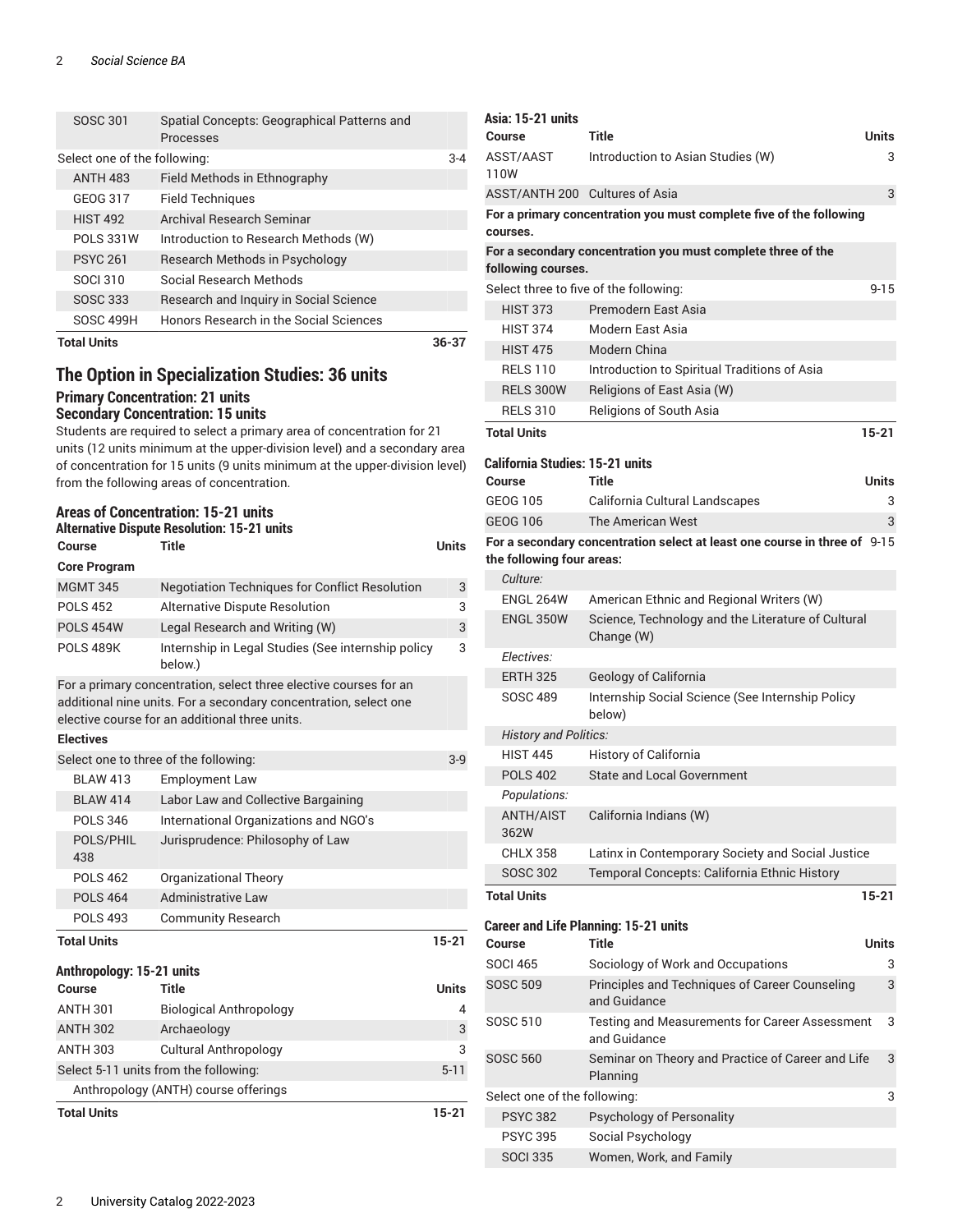| <b>SOCI 360</b>                       | Self and Society                                                     |           |
|---------------------------------------|----------------------------------------------------------------------|-----------|
| <b>SWRK 200</b>                       | <b>Diversity and Social Justice</b>                                  |           |
| <b>SWRK 202</b>                       | Human Behavior Across the Lifespan                                   |           |
|                                       | For the primary areas of concentration, the following additional     |           |
| courses must be taken.                |                                                                      |           |
| Select one of the following:          |                                                                      | 3         |
| <b>MGMT 303</b>                       | Survey of Management                                                 |           |
| <b>MGMT 304</b>                       | Human Resource Management                                            |           |
| <b>POLS 462</b>                       | <b>Organizational Theory</b>                                         |           |
| Select one of the following:          |                                                                      | 3         |
| <b>MGMT 441</b>                       | <b>Managing Personal Success</b>                                     |           |
| <b>SOSC 489</b>                       | Internship Social Science (see internship policy<br>below)           |           |
| <b>Total Units</b>                    |                                                                      | 21        |
| <b>Child Development: 15-21 units</b> |                                                                      |           |
| Course                                | Title                                                                | Units     |
| <b>Foundation</b>                     |                                                                      |           |
| <b>CHLD 251</b>                       | <b>Observational Techniques</b>                                      | 3         |
| <b>CHLD 252</b>                       | <b>Child Development</b>                                             | 3         |
| <b>PSYC 355</b>                       | Survey of Child and Adolescent Psychology                            | 3         |
| <b>Family</b>                         |                                                                      |           |
| Select one of the following:          |                                                                      | 3         |
| <b>CHLD 455</b>                       | Seminar in Family Relations                                          |           |
| <b>SOSC 430</b>                       | <b>Family Relations Capstone Seminar</b>                             |           |
| <b>Ages and Stages</b>                |                                                                      |           |
| Select one of the following:          |                                                                      | 3         |
| <b>BIOL 318</b>                       | <b>Biology of Childhood</b>                                          |           |
| <b>CHLD 354</b>                       | The School-Aged Child                                                |           |
| <b>CHLD 357</b>                       | Adolescent Development                                               |           |
| following.                            | For a primary concentration only, select one course from each of the |           |
| Psychology:                           |                                                                      |           |
| Select one of the following:          |                                                                      | $0 - 3$   |
| <b>PSYC 353</b>                       | Learning in the Young Child                                          |           |
|                                       | SPED 343 Overview of Special Education                               |           |
| Social Policy:                        |                                                                      |           |
| Select one of the following:          |                                                                      | $0 - 3$   |
| <b>CHLD 451</b>                       | Working with Families in Diverse Communities:<br>Advanced            |           |
| <b>CHLD 456</b>                       | Administration of Child Development Programs:<br>Advanced            |           |
| <b>SWRK 320</b>                       | Child Welfare                                                        |           |
| <b>Total Units</b>                    |                                                                      | $15 - 21$ |
| <b>Economics: 15-21 units</b>         |                                                                      |           |
| <b>Course</b>                         | Title                                                                | Units     |
| <b>ECON 102</b>                       | Principles of Macroeconomic Analysis                                 | 3         |
| <b>ECON 103</b>                       | Principles of Microeconomic Analysis                                 | 3         |
|                                       | Select 9-15 units from the following:                                | $9 - 15$  |
|                                       | Any other Economics (ECON) course offerings                          |           |
| <b>Total Units</b>                    |                                                                      | 15-21     |

| Course                               | <b>Environmental Planning: 15-21 units</b><br>Title                        | Units   |
|--------------------------------------|----------------------------------------------------------------------------|---------|
| GEOG 219                             | Introduction to Geographic Methods                                         | 3       |
| <b>GEOG 304</b>                      | Sustainability and Climate Change Issues                                   | 3       |
| <b>GEOG 320</b>                      | Introduction to Land Use Planning                                          | 3       |
| <b>GEOG 425</b>                      | Planning for Sustainable Communities and<br>Regions                        | 3       |
| GEOG 427                             | <b>Environmental Impact Analysis</b>                                       | 3       |
|                                      | For a secondary concentration you are required to take the 15-unit         |         |
| add the 6 units below.               | concentration listed above, and for a primary concentration you must       |         |
| Select six units from the following: |                                                                            | 0-6     |
|                                      | Geography (GEOG) or other course offerings in resources,                   |         |
| Advisor.                             | environment, or planning, with consent of the Social Science               |         |
| <b>Total Units</b>                   |                                                                            | 15-21   |
| Environmental Studies: 15-21 units   |                                                                            |         |
|                                      | For a secondary concentration (15 units): after completing the Social      |         |
| Science Core.                        | Policy Core (12 units), you must take the 3 remaining units from the       |         |
| <b>Course</b>                        | <b>Title</b>                                                               | Units   |
| <b>Social Policy Core</b>            |                                                                            |         |
| <b>GEOG 304</b>                      | Sustainability and Climate Change Issues                                   | 3       |
| <b>GEOG 440</b>                      | Environmental Thought in Action                                            | 3       |
| <b>ECON 365</b>                      | <b>Environmental Economics</b>                                             | 3       |
| <b>POLS 461</b>                      | <b>Environmental Politics and Policy</b>                                   | 3       |
| <b>Science Core</b>                  |                                                                            |         |
|                                      | Select three to eight units from the following:                            | $3 - 8$ |
| <b>BIOL 334</b>                      | <b>Conservation Ecology</b>                                                |         |
| <b>CHEM 107</b>                      | <b>General Chemistry for Applied Sciences</b>                              |         |
| <b>CHEM 111</b>                      | <b>General Chemistry I</b>                                                 |         |
| <b>ERTH 330</b>                      | <b>Environmental Science</b>                                               |         |
| ERTH 300W                            | Earth System Science (W)                                                   |         |
| <b>Applications</b>                  |                                                                            |         |
|                                      | Select one course from one of the following categories:                    | $0 - 3$ |
| Natural Resources:                   |                                                                            |         |
| ERTH 370W                            | Energy in the Human Environment (W)                                        |         |
| <b>ERTH 460</b>                      | Water Resources Management                                                 |         |
| <b>GEOG 389</b>                      | Geography Internship                                                       |         |
| <b>GEOG 426</b>                      | Water Resource Policy and Planning                                         |         |
| <b>PSSC 390</b>                      | Food Forever. Comparisons of Sustainable Food<br><b>Production Systems</b> |         |
|                                      | Nature, Society, and Human Values:                                         |         |
| <b>ANTH 423</b>                      | Human Behavioral Ecology                                                   |         |
| <b>ANTH 435</b>                      | Medical Anthropology                                                       |         |
| <b>BIOL 322W</b>                     | Science and Human Values (W)                                               |         |
| GEOG 389                             | Geography Internship                                                       |         |
| <b>GEOG 405</b>                      | Conservation, Restoration, and Stewardship                                 |         |
| <b>HIST 341W</b>                     | American Environment (W)                                                   |         |
| RHPM/EDCI<br>448                     | <b>Methods and Materials for Environmental</b><br>Education                |         |
|                                      | Law, Policy, and the Environment:                                          |         |
| <b>ANTH 437</b>                      | International Development and Globalization                                |         |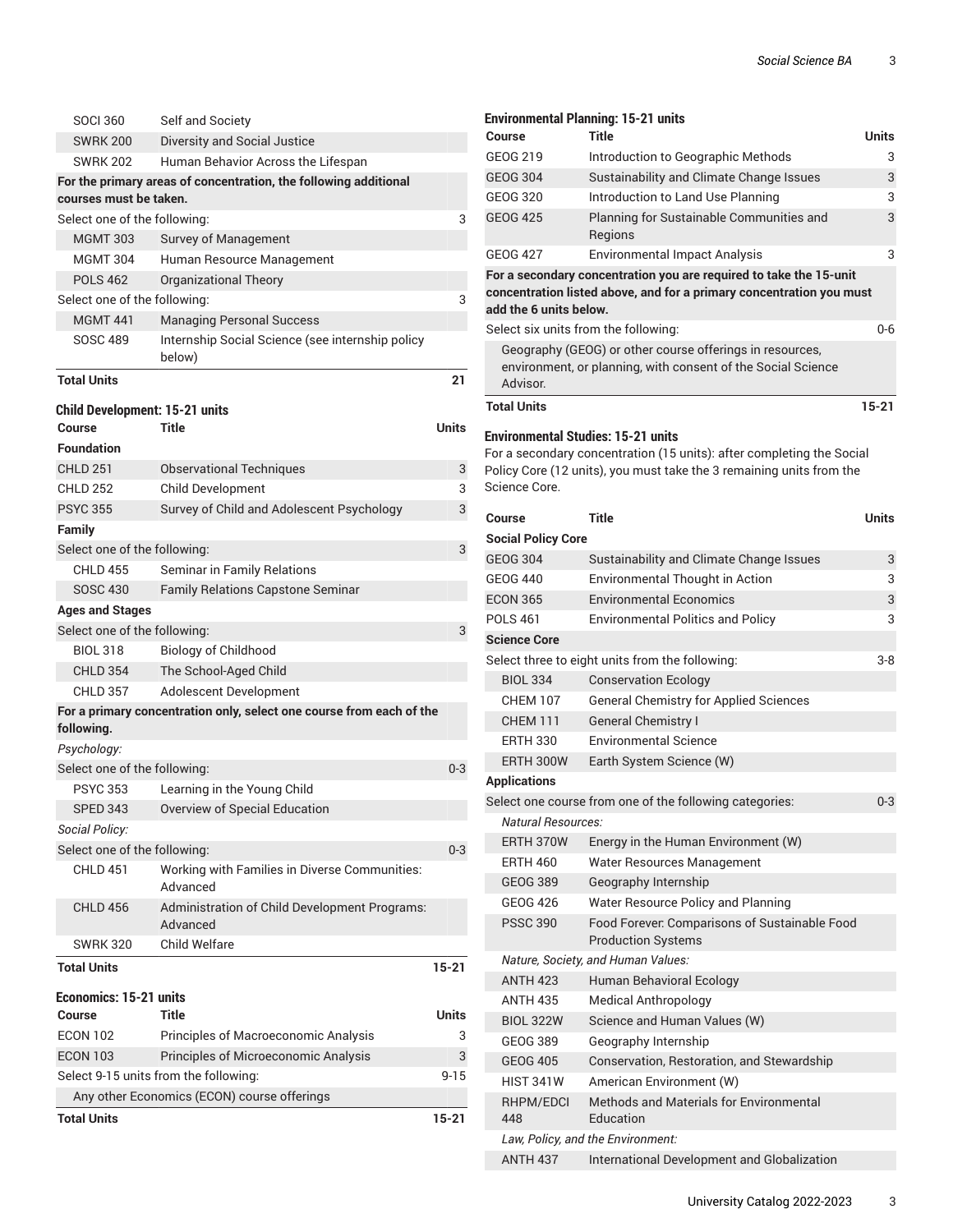| <b>ANTH 487</b>                      | Heritage Resource Planning                                         |           |
|--------------------------------------|--------------------------------------------------------------------|-----------|
| <b>ECON 355</b>                      | The Economics of Government Regulations                            |           |
| GEOG 389                             | Geography Internship                                               |           |
| <b>GEOG 427</b>                      | <b>Environmental Impact Analysis</b>                               |           |
| <b>PHHA 362</b>                      | <b>Environmental Health</b>                                        |           |
| <b>POLS 468</b>                      | <b>Planning Law</b>                                                |           |
| <b>POLS 489K</b>                     | Internship in Legal Studies                                        |           |
| <b>SOCI 420</b>                      | <b>Environmental Sociology</b>                                     |           |
| <b>Total Units</b>                   |                                                                    | 15-23     |
| <b>Family Relations: 15-21 units</b> |                                                                    |           |
| Course                               | Title                                                              | Units     |
| <b>SOSC 430</b>                      | <b>Family Relations Capstone Seminar</b>                           | 3         |
| <b>CHLD 455</b>                      | Seminar in Family Relations                                        | 3         |
|                                      | For a secondary concentration you must complete one course in each |           |
|                                      | of the following sections: Child Development; Gender, Marriage and |           |
| <b>Family; and Sexuality.</b>        |                                                                    |           |
| Aging:                               |                                                                    |           |
| Select one of the following:         |                                                                    | 0-3       |
| <b>PHHA 541</b>                      | <b>Health in the Later Years</b>                                   |           |
| <b>PHHA 543</b>                      | Social Gerontology                                                 |           |
| <b>PSYC 354</b>                      | Psychology of Adulthood and Aging                                  |           |
| <b>SWRK 474</b>                      | Policy and Programs for Older Adults                               |           |
| <b>Child Development:</b>            |                                                                    |           |
| Select one of the following:         |                                                                    | 3         |
| <b>CHLD 252</b>                      | <b>Child Development</b>                                           |           |
| <b>PSYC 355</b>                      | Survey of Child and Adolescent Psychology                          |           |
| Gender, Marriage, and Family:        |                                                                    |           |
| Select one of the following:         |                                                                    | 3         |
| <b>CHLD 255</b>                      | Marriage and Family Relationships                                  |           |
| <b>PSYC 393</b>                      | Psychology of Romantic Relationships                               |           |
| SOCI/WMST<br>230                     | Women in Contemporary Societies                                    |           |
| <b>SOCI 335</b>                      | Women, Work, and Family                                            |           |
| <b>WMST 233</b>                      | Women Internationally                                              |           |
| Personality:                         |                                                                    |           |
| Select one of the following:         |                                                                    | $0 - 3$   |
| <b>PSYC 382</b>                      | Psychology of Personality                                          |           |
| <b>SOCI 360</b>                      | Self and Society                                                   |           |
| Sexuality:                           |                                                                    |           |
| Select one of the following:         |                                                                    | 3         |
| <b>PHHA 265</b>                      | Human Sexuality                                                    |           |
| <b>SOCI 133</b>                      | Sociology of Sexuality                                             |           |
| <b>Total Units</b>                   |                                                                    | $15 - 21$ |
| Geography: 15-21 units               |                                                                    |           |

#### **Geography: 15-21 units**

| <b>Course</b>                        | Title                                    | Units   |
|--------------------------------------|------------------------------------------|---------|
| <b>GEOG 101W</b>                     | Earth Systems and Physical Geography (W) | 3       |
| <b>GEOG 102</b>                      | Peoples, Places, and Environments        | 3       |
| <b>GEOG 301W</b>                     | Global Economic Geography (W)            | 3       |
| <b>GEOG 304</b>                      | Sustainability and Climate Change Issues | 3       |
| <b>GEOG 317</b>                      | <b>Field Techniques</b>                  | 3       |
| Select 0-6 units from the following: |                                          | $0 - 6$ |

**Total Units 15-21 Gerontology: 15-21 units** Students wishing to be awarded the Gerontology Certificate must complete a primary concentration, use PHHA 489 as part of their nine units of electives, and have a grade point average of 2.5 overall in their certificate classes. **Course Title Units** PHHA 328 Health Equity 3 PHHA 541 Health in the Later Years 3 PSYC 354 Psychology of Adulthood and Aging 3 RHPM 360 Recreation Therapy for Older Adults 3 SWRK 474 Policy and Programs for Older Adults 3 Select 0-6 units of the following: 0-6 KINE 110 Physical Activity and Wellness: A Way of Life NFSC 360 Nutrition Throughout the Life Cycle PHHA 543 Social Gerontology RELS 264 Dying, Death, and Afterlife RELS 264W Dying, Death, and Afterlife (W) SOSC 489 Internship Social Science (See internship policy below.) **Total Units 15-21 Health and Human Services: 15-21 units Course Title Units** PHHA 330W Management Principles in Health Services (W) 3 PHHA 331 The Healthcare Delivery System 3 PHHA 579W Grant Writing and Other Fundraising Strategies (W) 3 POLS 250 Introduction to Criminal Justice 3 SWRK 170 Social Welfare Institutions: A Response to Power and Scarcity 3 Select 0-6 units of the following: 0-6 CMST 370 Introduction to Organizational Communication ECON 352 Medical Economics PHHA 435/ POLS 405 Health Care Policy and Politics POLS 474 Public Personnel Administration SWRK 202 Human Behavior Across the Lifespan **Total Units 15-21**

Geography (GEOG) course offering

#### **Health Science: 15-21 units**

For students in the credential program, EDTE 451, PHHA 265, PHHA 370, and NFSC 303 satisfy the requirements for a supplemental authorization in Health.

| Course                             | Title                                                 | Units |
|------------------------------------|-------------------------------------------------------|-------|
| <b>NFSC 303</b>                    | <b>Nutrition and Physical Fitness</b>                 | 3     |
| <b>PHHA 265</b>                    | <b>Human Sexuality</b>                                | 3     |
| PHHA 321                           | <b>Community Health</b>                               | 3     |
| <b>PHHA 362</b>                    | <b>Environmental Health</b>                           | 3     |
| <b>PHHA 370</b>                    | Drugs in Our Society                                  | 3     |
| Select 0-6 units of the following: |                                                       | $0-6$ |
| <b>EDTE 450</b>                    | Health Education for Elementary School Teachers       |       |
| <b>EDTE 451</b>                    | <b>Health Education for Secondary School Teachers</b> |       |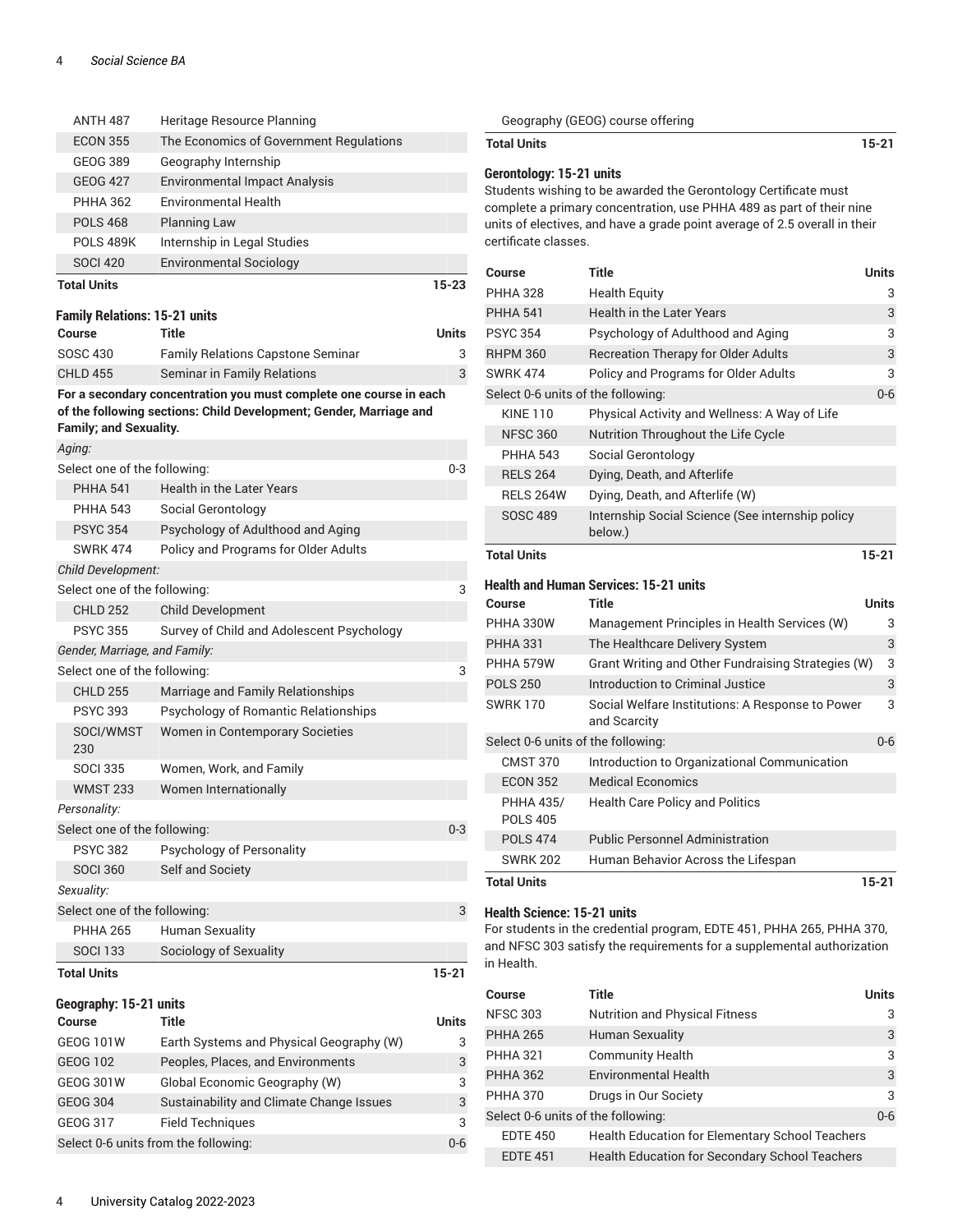| <b>POLS 344</b><br><b>POLS 346</b><br><b>POLS 391E</b><br><b>POLS 397</b><br>POLS 399<br><b>POLS 441W</b><br><b>POLS 414</b><br><b>POLS 449</b><br>ASST/AAST<br>110W<br>GEOG/LAST<br>357<br><b>LAST 110</b><br><b>LAST 495W</b><br><b>POLS 443</b><br><b>POLS 498</b> | U.S. Foreign Policy<br>International Organizations and NGO's<br>Simulation in Political Science: International<br>Relations <sup>1</sup><br>Tutorial in Political Science <sup>1</sup><br>Independent Study <sup>1</sup><br>Capstone in Comparative Politics and International<br>Relations (W)<br>Politics of Terrorism<br>Issues in Comparative Politics and International<br><b>Relations</b><br>Select three to six units from the following:<br>Introduction to Asian Studies (W)<br>Lands and Peoples of Latin America<br>Introduction to Latin American Studies<br>Seminar in Selected Topics (W)<br><b>Politics of Europe</b><br>Special Topics <sup>1</sup> | $3-6$     |
|-----------------------------------------------------------------------------------------------------------------------------------------------------------------------------------------------------------------------------------------------------------------------|----------------------------------------------------------------------------------------------------------------------------------------------------------------------------------------------------------------------------------------------------------------------------------------------------------------------------------------------------------------------------------------------------------------------------------------------------------------------------------------------------------------------------------------------------------------------------------------------------------------------------------------------------------------------|-----------|
|                                                                                                                                                                                                                                                                       |                                                                                                                                                                                                                                                                                                                                                                                                                                                                                                                                                                                                                                                                      |           |
|                                                                                                                                                                                                                                                                       |                                                                                                                                                                                                                                                                                                                                                                                                                                                                                                                                                                                                                                                                      |           |
|                                                                                                                                                                                                                                                                       |                                                                                                                                                                                                                                                                                                                                                                                                                                                                                                                                                                                                                                                                      |           |
|                                                                                                                                                                                                                                                                       |                                                                                                                                                                                                                                                                                                                                                                                                                                                                                                                                                                                                                                                                      |           |
|                                                                                                                                                                                                                                                                       |                                                                                                                                                                                                                                                                                                                                                                                                                                                                                                                                                                                                                                                                      |           |
|                                                                                                                                                                                                                                                                       |                                                                                                                                                                                                                                                                                                                                                                                                                                                                                                                                                                                                                                                                      |           |
|                                                                                                                                                                                                                                                                       |                                                                                                                                                                                                                                                                                                                                                                                                                                                                                                                                                                                                                                                                      |           |
|                                                                                                                                                                                                                                                                       |                                                                                                                                                                                                                                                                                                                                                                                                                                                                                                                                                                                                                                                                      |           |
|                                                                                                                                                                                                                                                                       |                                                                                                                                                                                                                                                                                                                                                                                                                                                                                                                                                                                                                                                                      |           |
|                                                                                                                                                                                                                                                                       |                                                                                                                                                                                                                                                                                                                                                                                                                                                                                                                                                                                                                                                                      |           |
|                                                                                                                                                                                                                                                                       |                                                                                                                                                                                                                                                                                                                                                                                                                                                                                                                                                                                                                                                                      |           |
|                                                                                                                                                                                                                                                                       |                                                                                                                                                                                                                                                                                                                                                                                                                                                                                                                                                                                                                                                                      |           |
|                                                                                                                                                                                                                                                                       |                                                                                                                                                                                                                                                                                                                                                                                                                                                                                                                                                                                                                                                                      |           |
|                                                                                                                                                                                                                                                                       |                                                                                                                                                                                                                                                                                                                                                                                                                                                                                                                                                                                                                                                                      |           |
|                                                                                                                                                                                                                                                                       |                                                                                                                                                                                                                                                                                                                                                                                                                                                                                                                                                                                                                                                                      |           |
|                                                                                                                                                                                                                                                                       |                                                                                                                                                                                                                                                                                                                                                                                                                                                                                                                                                                                                                                                                      |           |
|                                                                                                                                                                                                                                                                       |                                                                                                                                                                                                                                                                                                                                                                                                                                                                                                                                                                                                                                                                      |           |
|                                                                                                                                                                                                                                                                       |                                                                                                                                                                                                                                                                                                                                                                                                                                                                                                                                                                                                                                                                      |           |
| <b>POLS 340B</b>                                                                                                                                                                                                                                                      | Model United Nations <sup>1</sup>                                                                                                                                                                                                                                                                                                                                                                                                                                                                                                                                                                                                                                    |           |
| <b>POLS 340A</b>                                                                                                                                                                                                                                                      | Model United Nations                                                                                                                                                                                                                                                                                                                                                                                                                                                                                                                                                                                                                                                 |           |
| <b>POLS 141</b>                                                                                                                                                                                                                                                       | Introduction to International Relations                                                                                                                                                                                                                                                                                                                                                                                                                                                                                                                                                                                                                              |           |
|                                                                                                                                                                                                                                                                       | Select 12-18 units from the following:                                                                                                                                                                                                                                                                                                                                                                                                                                                                                                                                                                                                                               | $12 - 18$ |
| Course                                                                                                                                                                                                                                                                | <b>International Relations: 15-21 units</b><br>Title                                                                                                                                                                                                                                                                                                                                                                                                                                                                                                                                                                                                                 | Units     |
| <b>Total Units</b>                                                                                                                                                                                                                                                    |                                                                                                                                                                                                                                                                                                                                                                                                                                                                                                                                                                                                                                                                      | $9 - 27$  |
| course offerings.                                                                                                                                                                                                                                                     |                                                                                                                                                                                                                                                                                                                                                                                                                                                                                                                                                                                                                                                                      |           |
|                                                                                                                                                                                                                                                                       | African, Asian, Latin American, Middle Eastern, or World History                                                                                                                                                                                                                                                                                                                                                                                                                                                                                                                                                                                                     |           |
|                                                                                                                                                                                                                                                                       | Select three to nine units from the following:                                                                                                                                                                                                                                                                                                                                                                                                                                                                                                                                                                                                                       | $3-9$     |
|                                                                                                                                                                                                                                                                       | American History course offerings.                                                                                                                                                                                                                                                                                                                                                                                                                                                                                                                                                                                                                                   |           |
|                                                                                                                                                                                                                                                                       | Select three to nine units from the following:                                                                                                                                                                                                                                                                                                                                                                                                                                                                                                                                                                                                                       | 3-9       |
|                                                                                                                                                                                                                                                                       | European History course offerings.                                                                                                                                                                                                                                                                                                                                                                                                                                                                                                                                                                                                                                   |           |
|                                                                                                                                                                                                                                                                       | Select three to nine units from the following:                                                                                                                                                                                                                                                                                                                                                                                                                                                                                                                                                                                                                       | 3-9       |
|                                                                                                                                                                                                                                                                       | units in two of the three areas and three units in the remaining area.<br>Nine of the 15 total units must be upper division.                                                                                                                                                                                                                                                                                                                                                                                                                                                                                                                                         |           |
|                                                                                                                                                                                                                                                                       | For a secondary area of concentration, a student must complete six                                                                                                                                                                                                                                                                                                                                                                                                                                                                                                                                                                                                   |           |
|                                                                                                                                                                                                                                                                       | 12 of the 21 total units must be upper division.                                                                                                                                                                                                                                                                                                                                                                                                                                                                                                                                                                                                                     |           |
|                                                                                                                                                                                                                                                                       | units in two of the three areas and nine units in the remaining area.                                                                                                                                                                                                                                                                                                                                                                                                                                                                                                                                                                                                |           |
|                                                                                                                                                                                                                                                                       | For a primary area of concentration, a student must complete six                                                                                                                                                                                                                                                                                                                                                                                                                                                                                                                                                                                                     |           |
| History: 15-21 units<br>Course                                                                                                                                                                                                                                        | Title                                                                                                                                                                                                                                                                                                                                                                                                                                                                                                                                                                                                                                                                | Units     |
|                                                                                                                                                                                                                                                                       |                                                                                                                                                                                                                                                                                                                                                                                                                                                                                                                                                                                                                                                                      |           |
| <b>Total Units</b>                                                                                                                                                                                                                                                    |                                                                                                                                                                                                                                                                                                                                                                                                                                                                                                                                                                                                                                                                      | $15 - 21$ |
| <b>PHHA 541</b>                                                                                                                                                                                                                                                       | <b>Health in the Later Years</b>                                                                                                                                                                                                                                                                                                                                                                                                                                                                                                                                                                                                                                     |           |
|                                                                                                                                                                                                                                                                       |                                                                                                                                                                                                                                                                                                                                                                                                                                                                                                                                                                                                                                                                      |           |
| PHHA/WMST<br>368                                                                                                                                                                                                                                                      | Women's Health                                                                                                                                                                                                                                                                                                                                                                                                                                                                                                                                                                                                                                                       |           |
| <b>PHHA 328</b>                                                                                                                                                                                                                                                       | <b>Health Equity</b>                                                                                                                                                                                                                                                                                                                                                                                                                                                                                                                                                                                                                                                 |           |
| <b>PHHA 323</b>                                                                                                                                                                                                                                                       | International Health                                                                                                                                                                                                                                                                                                                                                                                                                                                                                                                                                                                                                                                 |           |
| <b>PHHA 320</b>                                                                                                                                                                                                                                                       | Chronic and Communicable Diseases                                                                                                                                                                                                                                                                                                                                                                                                                                                                                                                                                                                                                                    |           |

| No more than 6 units of POLS 340A, POLS 340B, POLS 391E, POLS 397, |
|--------------------------------------------------------------------|
| POLS 399, and POLS 498 may be counted.                             |

|                                                                                              | <b>Multicultural and Gender Studies: 15-21 units</b>                                                                                                                                                                 |       |  |  |  |  |
|----------------------------------------------------------------------------------------------|----------------------------------------------------------------------------------------------------------------------------------------------------------------------------------------------------------------------|-------|--|--|--|--|
| Course                                                                                       | Title                                                                                                                                                                                                                | Units |  |  |  |  |
| Core                                                                                         |                                                                                                                                                                                                                      |       |  |  |  |  |
| <b>MCGS 155</b>                                                                              | Introduction to Multicultural and Gender Studies                                                                                                                                                                     | 3     |  |  |  |  |
| division.                                                                                    | For a primary concentration: you must take 3 units of Focused Study,<br>6 units of Intercultural Study, 6 units of Gender and Sexuality Studies<br>and 3 units of electives. 12 of the 21 total units must be upper- |       |  |  |  |  |
|                                                                                              | For a secondary concentration: you must take 3 units of Focused<br>Study, 3 units of Intercultural Study, 6 units of Gender and Sexuality<br>Studies. 9 of the 15 total units must be upper-division.                |       |  |  |  |  |
| <b>Focused Study</b>                                                                         |                                                                                                                                                                                                                      |       |  |  |  |  |
| Select one of the following:                                                                 |                                                                                                                                                                                                                      | 3     |  |  |  |  |
| <b>AAST 152</b>                                                                              | Introduction to the Asian American Experience                                                                                                                                                                        |       |  |  |  |  |
| AFAM 170                                                                                     | Introduction to Black/African American Studies                                                                                                                                                                       |       |  |  |  |  |
| <b>AIST 170</b>                                                                              | Introduction to American Indian/US Native<br>American Studies                                                                                                                                                        |       |  |  |  |  |
| <b>CHLX 157</b>                                                                              | Introduction to Latinx                                                                                                                                                                                               |       |  |  |  |  |
| <b>Intercultural Study</b>                                                                   |                                                                                                                                                                                                                      |       |  |  |  |  |
|                                                                                              | Select one to two of the following:                                                                                                                                                                                  | $3-6$ |  |  |  |  |
| <b>CMST 235</b>                                                                              | <b>Intercultural Communication Theories and Practice</b>                                                                                                                                                             |       |  |  |  |  |
| MCGS/RELS<br>224                                                                             | Religion and Ethnic Diversity in America                                                                                                                                                                             |       |  |  |  |  |
| MCGS/RELS<br>224W                                                                            | Religion and Ethnic Diversity in America (W)                                                                                                                                                                         |       |  |  |  |  |
| <b>PHHA 328</b>                                                                              | <b>Health Equity</b>                                                                                                                                                                                                 |       |  |  |  |  |
| SOSC 302                                                                                     | Temporal Concepts: California Ethnic History                                                                                                                                                                         |       |  |  |  |  |
| <b>Gender and Sexuality Studies</b>                                                          |                                                                                                                                                                                                                      |       |  |  |  |  |
| Select two of the following:                                                                 |                                                                                                                                                                                                                      | 6     |  |  |  |  |
| <b>CMST 234</b>                                                                              | <b>Gender and Communication</b>                                                                                                                                                                                      |       |  |  |  |  |
| MCGS/NURS<br>326W                                                                            | Gender and Sexuality Perspectives on Disease (W)                                                                                                                                                                     |       |  |  |  |  |
| MCGS 380W                                                                                    | Gender, Race, Sexuality, Science, and Society (W)                                                                                                                                                                    |       |  |  |  |  |
| <b>WMST 233</b>                                                                              | Women Internationally                                                                                                                                                                                                |       |  |  |  |  |
| WMST/HIST<br>335                                                                             | Gender and Sexuality in American History                                                                                                                                                                             |       |  |  |  |  |
| <b>Electives</b>                                                                             |                                                                                                                                                                                                                      |       |  |  |  |  |
| For primary concentrations only                                                              |                                                                                                                                                                                                                      |       |  |  |  |  |
| Select one of the following:                                                                 |                                                                                                                                                                                                                      | 0-3   |  |  |  |  |
| <b>MCGS 389</b>                                                                              | Informed Activism and Internship                                                                                                                                                                                     |       |  |  |  |  |
| Any other MCGS or WMST course offerings selected in<br>consultation with the program advisor |                                                                                                                                                                                                                      |       |  |  |  |  |
| <b>Total Units</b>                                                                           |                                                                                                                                                                                                                      | 15-21 |  |  |  |  |
| Political Science: 15-21 units                                                               |                                                                                                                                                                                                                      |       |  |  |  |  |
| Course                                                                                       | Title                                                                                                                                                                                                                | Units |  |  |  |  |
| <b>POLS 141</b>                                                                              | Introduction to International Relations                                                                                                                                                                              | 3     |  |  |  |  |
| <b>POLS 331W</b>                                                                             | Introduction to Research Methods (W)                                                                                                                                                                                 | 4     |  |  |  |  |
| <b>POLS 421</b>                                                                              | <b>Applied Research Methods</b>                                                                                                                                                                                      | 3     |  |  |  |  |
| Select one of the following:                                                                 |                                                                                                                                                                                                                      | 3     |  |  |  |  |

POLS 432 American Political Thought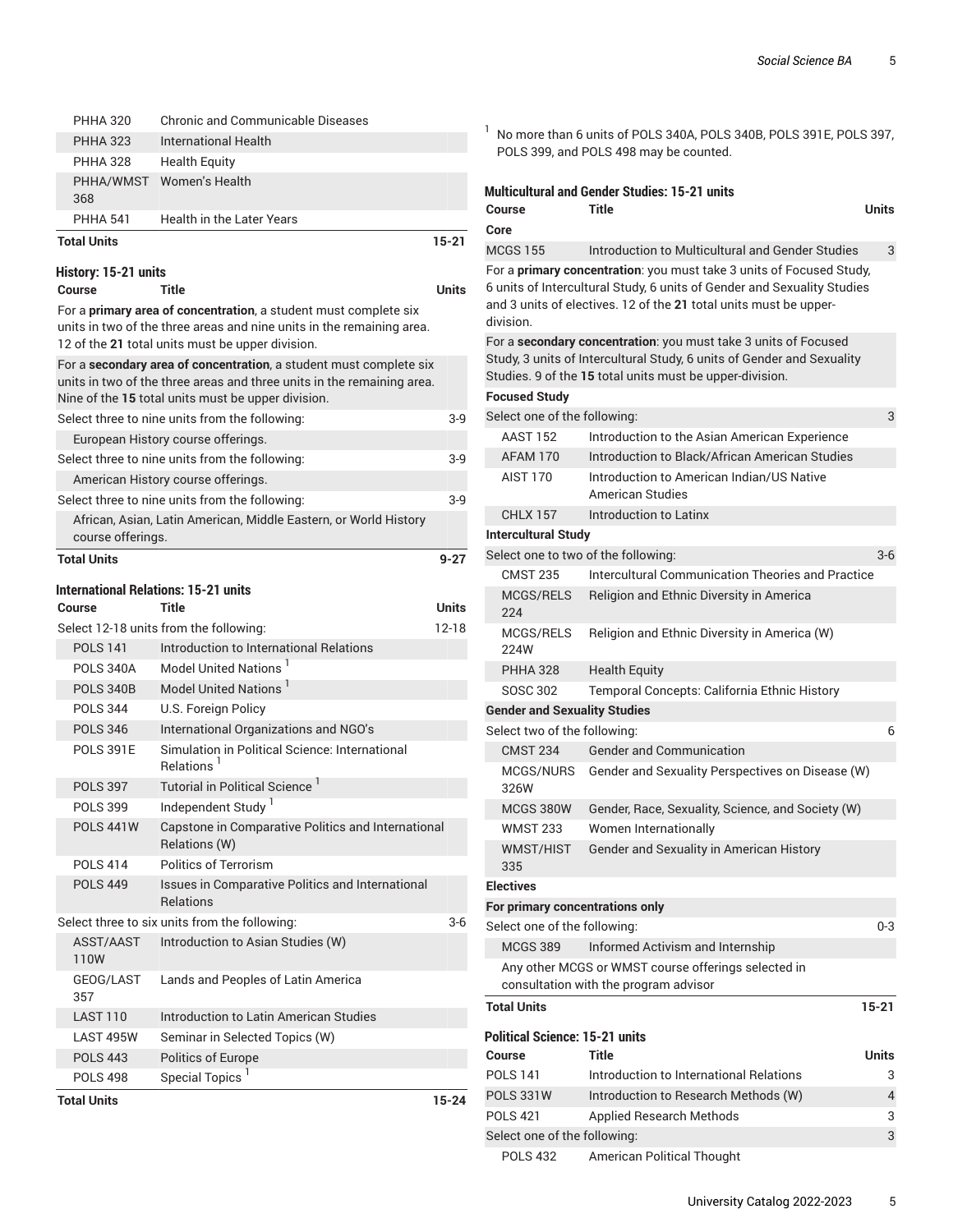| <b>POLS 434</b>                     | Origins of Western Political Thought                                 |         |
|-------------------------------------|----------------------------------------------------------------------|---------|
| <b>POLS 437</b>                     | <b>Contemporary Political Thought</b>                                |         |
| POLS/PHIL<br>438                    | Jurisprudence: Philosophy of Law                                     |         |
| Select one of the following:        |                                                                      | 3       |
| <b>POLS 402</b>                     | <b>State and Local Government</b>                                    |         |
| <b>POLS 404</b>                     | Interest Groups and Lobbying                                         |         |
| <b>POLS 471</b>                     | <b>Public Policy Formation</b>                                       |         |
| <b>POLS 472</b>                     | The Presidency                                                       |         |
| <b>POLS 473</b>                     | Congress                                                             |         |
|                                     | Select 0-5 units from the following:                                 | $0 - 5$ |
|                                     | Upper-division Political Science (POLS) course offering              |         |
| <b>Total Units</b>                  |                                                                      | 16-21   |
| Psychology: 15-21 units             |                                                                      |         |
| <b>Course</b>                       | <b>Title</b>                                                         | Units   |
| Core                                |                                                                      |         |
| <b>PSYC101</b>                      | Principles of Psychology                                             | 3       |
| <b>Applied</b>                      |                                                                      |         |
| Select one of the following:        |                                                                      | 3       |
| <b>PSYC 152</b>                     | <b>Developmental Wellness</b>                                        |         |
| <b>PSYC 381</b>                     | Abnormal Psychology                                                  |         |
| <b>PSYC 573</b>                     | Introduction to Counseling Psychology                                |         |
| <b>Cognition/Biopsychology</b>      |                                                                      |         |
| Select one of the following:        |                                                                      | 3       |
| <b>PSYC 321</b>                     | Brain, Mind, and Behavior                                            |         |
| <b>PSYC 323</b>                     | <b>Health Psychology</b>                                             |         |
| <b>PSYC 333</b>                     | <b>Human Perception</b>                                              |         |
| <b>PSYC 425</b>                     | Neuropsychology                                                      |         |
| <b>PSYC 489</b>                     | Internship in Applied Psy                                            |         |
|                                     | For a primary concentration, take two courses from each of the areas |         |
|                                     | below. For a secondary concentration, take one course from each of   |         |
| the areas below.                    |                                                                      |         |
| Developmental:                      |                                                                      |         |
| Select one to two of the following: |                                                                      | 3-6     |
| <b>PSYC 353</b>                     | Learning in the Young Child                                          |         |
| <b>PSYC 354</b>                     | Psychology of Adulthood and Aging                                    |         |
| <b>PSYC 355</b>                     | Survey of Child and Adolescent Psychology                            |         |
| Personal Growth:                    |                                                                      |         |
| Select one to two of the following: |                                                                      | 3-6     |
| <b>PSYC 341</b>                     | Cross-Cultural Psychology                                            |         |
| <b>PSYC 345</b>                     | Psychology of Women                                                  |         |
| <b>PSYC 382</b>                     | Psychology of Personality                                            |         |
| <b>PSYC 391</b><br><b>PSYC 393</b>  | Psychology of Prejudice, Hate, and Violence                          |         |
|                                     | Psychology of Romantic Relationships                                 |         |
| <b>Total Units</b>                  |                                                                      | 15-21   |

#### **Public Administration: 15-21 units**

| <b>Course</b>   | Title                                 | Units |
|-----------------|---------------------------------------|-------|
| Core            |                                       |       |
| <b>POLS 260</b> | Introduction to Public Administration | 3     |
| <b>POLS 402</b> | <b>State and Local Government</b>     | 3     |
| <b>POLS 462</b> | Organizational Theory                 | 3     |

### **courses: one course in the Methods area and one course in the Public Policy area.** *Methods:* Select one of the following: 3 POLS 331W Introduction to Research Methods (W) POLS 421 Applied Research Methods *Public Policy:* Select one of the following: 3 POLS 471 Public Policy Formation POLS 477W Policy Analysis Capstone Seminar (W) POLS 489A Internship in Public Administration (See Internship Policy below.) 3 Select two to three units from the following: 2-3 Political Science (POLS) course offerings **Total Units 20-21 Sociology: 15-21 units** Up to 3 units of SOCI 489 may be applied toward the Sociology area of concentration. **Course Title Units Core** SOCI 100 Introduction to Sociology 3 SOCI 300 Classical Social Theory 3 SOCI 310 Social Research Methods 3 Secondary Concentration **For a secondary concentration in Sociology: after completing the Core, you must complete 6 units of any SOCI offerings.** Select 0-1 of the following: 0-3 SOCI/MCGS 330 Sociology of Gender SOCI 340 Sociology of Wealth, Class, and Inequality SOCI 350 The Sociology of Racial Inequality SOCI 354 Global Perspectives on Ethnicity and Nationalism SOCI 360 Self and Society SOCI 370 Population and Migration Select nine units from the following: 9 Sociology (SOCI) course offerings

**For a secondary concentration you must complete two additional**

**Total Units 18-21**

### **Electives Requirement**

To complete the total units required for the bachelor's degree, select additional elective courses from the total University offerings. You should consult with an advisor regarding the selection of courses which will provide breadth to your University experience and possibly apply to a supportive second major or minor.

## **Honors in the Major**

Honors in the Major is a program of independent work in your major. It requires 6 units of honors course work completed over two semesters.

The Honors in the Major program allows you to work closely with a faculty mentor in your area of interest on an original performance or research project. This year-long collaboration allows you to work in your